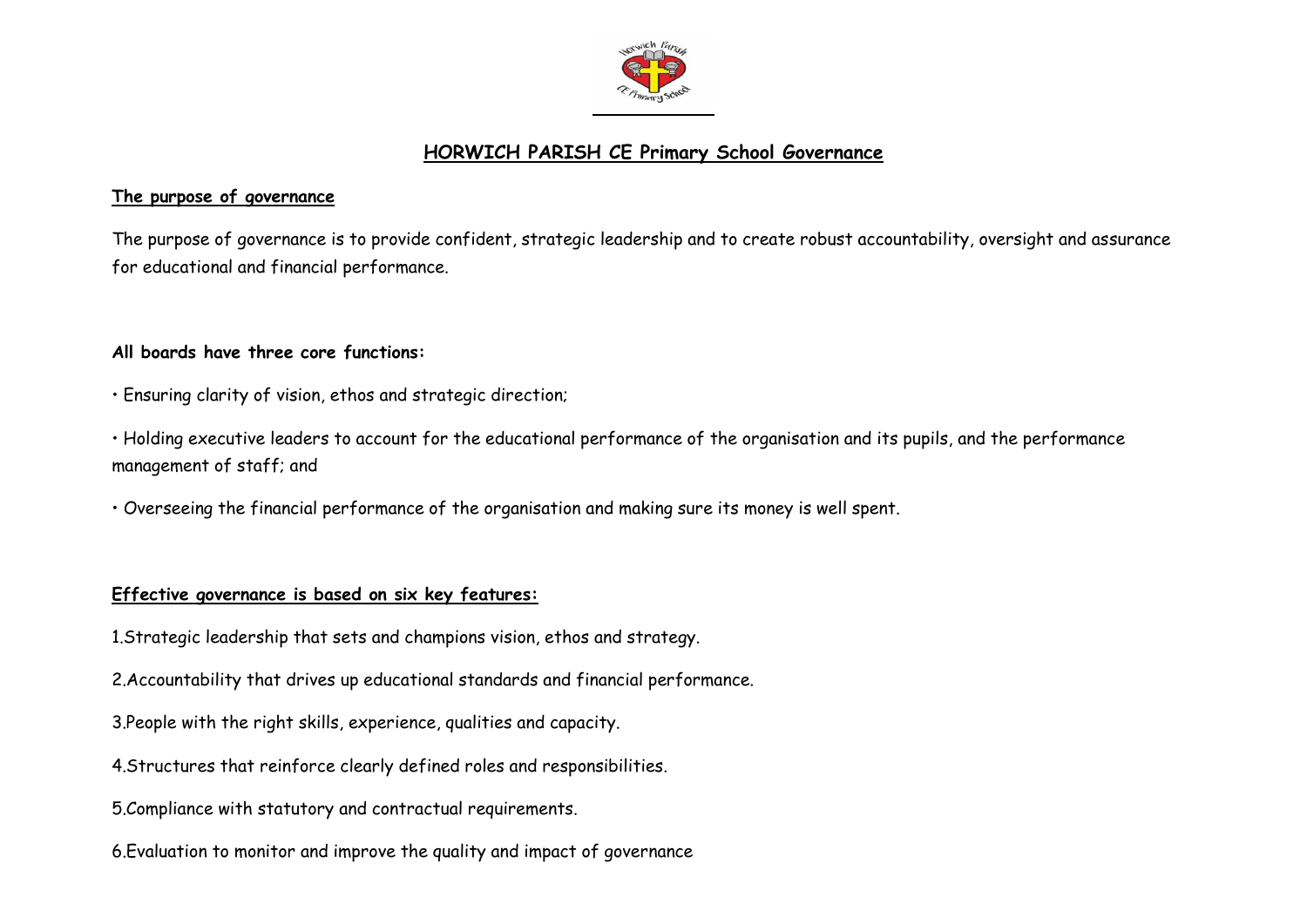# **Governors 5 point Impact Plan 21-22**

| <b>INTENT</b>                                                                                                                      | <b>IMPLEMENTATION</b>                                                                                                                                                                                                                          | Time                                                                                 | By whom                                                   | <b>IMPACT</b>                                                                                                                                                                                                                                                                                                                                                                                                                          | Completed |
|------------------------------------------------------------------------------------------------------------------------------------|------------------------------------------------------------------------------------------------------------------------------------------------------------------------------------------------------------------------------------------------|--------------------------------------------------------------------------------------|-----------------------------------------------------------|----------------------------------------------------------------------------------------------------------------------------------------------------------------------------------------------------------------------------------------------------------------------------------------------------------------------------------------------------------------------------------------------------------------------------------------|-----------|
|                                                                                                                                    |                                                                                                                                                                                                                                                | scale                                                                                |                                                           | Success Criteria & Progress                                                                                                                                                                                                                                                                                                                                                                                                            |           |
| 1. Improve<br>effectiveness<br>of Governing<br>body                                                                                | Complete 20 questions for<br>effective governance<br>Embed Governor passport<br>Governors to complete<br>monitoring actions each term<br>Governors to complete meetings<br>effectiveness audit<br>Complete 175 safeguarding<br>audit with CofG | Aut 2<br>Aut 2<br>Sept &<br><b>Nov 21</b><br>Dec 8 <sup>th</sup><br>Oct 21           | DM/SB/LC<br>SB / Govs<br>All Govs<br>All Govs<br>DM/SB/LC | Effective governance questionnaire will create<br>actions to further the development of the<br>Governing board<br>Passport will keep up to date record of<br>Governor development<br>Meetings will become SMARTER<br>Governors know school better through<br>monitoring practices and therefore provide<br>appropriate challenge to the school.<br>Safeguarding procedures will be tight and all<br>actions completed in timely manner |           |
| 2. Governors to<br>be kept up to<br>date with<br>school self-<br>evaluation and<br>impact plan for<br>the current<br>academic year | Governors sent updated SIP &<br>SES each term<br>Governors prepare questions in<br>response to the receiving this<br>documentation<br>Crib sheet to be circulated each<br>term reminding Governors of<br>school priorities & progress<br>made  | Oct/Dec<br>/March/<br>June                                                           | <b>DM</b>                                                 | Governors knowledgeable about SIP/SES &<br>question HT using this knowledge<br>Governors will monitor impact of impact plan<br>whilst monitoring to ensure correct.                                                                                                                                                                                                                                                                    |           |
| 3. To prepare<br>Governing<br>board for<br>inspection                                                                              | Continue to discuss with<br>Governors inspection questions<br>and answers<br>Governors to practise asking<br>and answering questions                                                                                                           | Each full<br>gov mtg<br>and Gov<br>away day<br>in Jan<br>Monitor-<br>ing<br>weeks in | DM / Chair                                                | To be able to respond to OFSTED focus:<br>-areas of inspection: Quality of education,<br>Behaviour 7 attitudes, personal development,<br>leadership & management & Early years<br>-Challenge<br>-know school priorities<br>-Know data<br>-be visible<br>-know Pupil premium & impact                                                                                                                                                   |           |